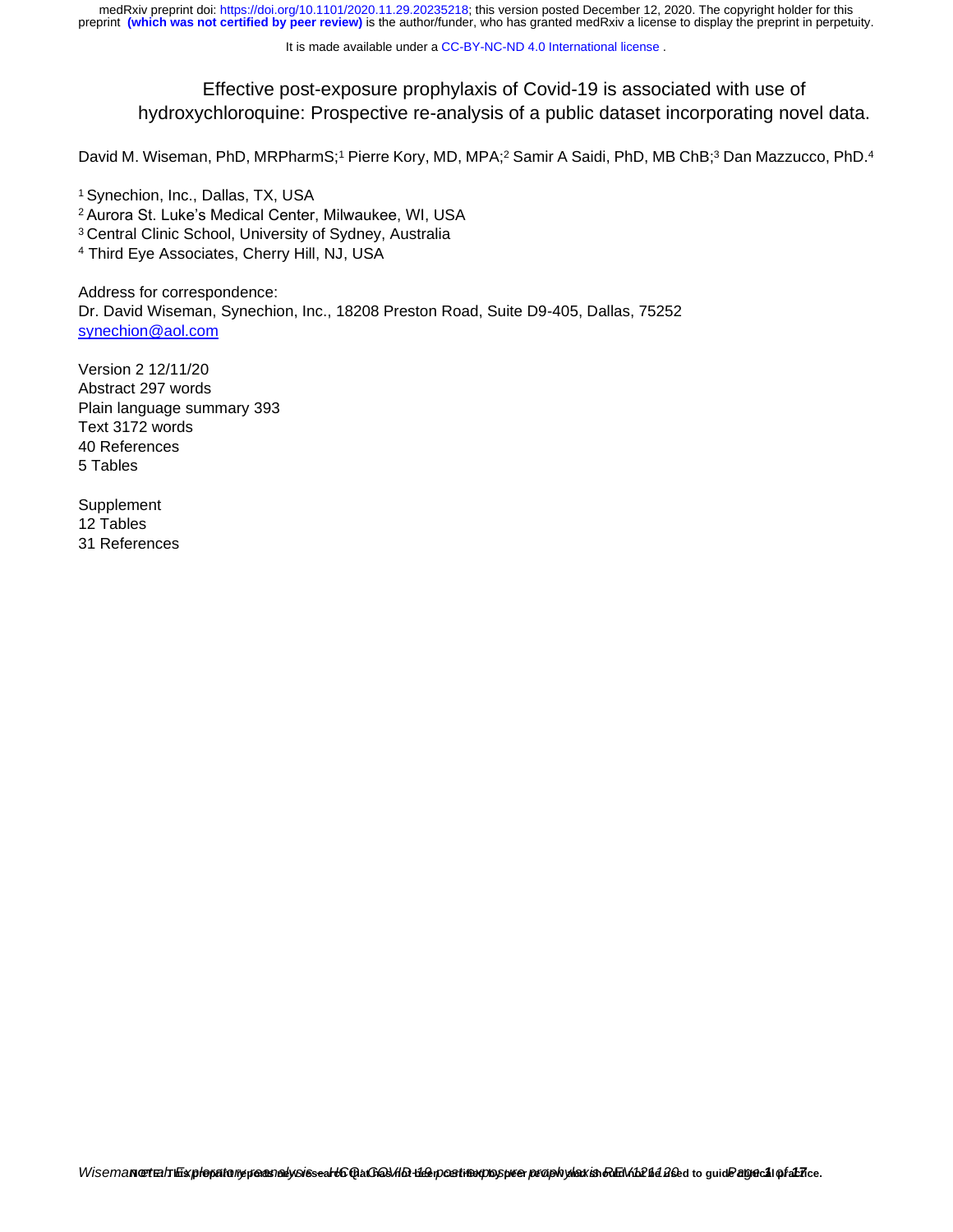It is made available under a CC-BY-NC-ND 4.0 International license.

# **Plain Language Summary**

A recent clinical trial examined the ability of hydroxychloroquine (HCQ) to prevent Covid-19 just after an exposure to a person confirmed to have Covid-19. There was an HCQ-associated reduction of Covid-19 by an overall 17%; 36% in younger subjects, and 49% in subjects given HCQ within one day of being exposed. Likely because the study had too few patients to find what may have been a medically and economically meaningful, reduction, this effect was not statistically significant.

Studying the trial data, we discovered an unintended and variable delay in the delivery of study drug which may have masked any drug effect. The investigators provided further information at our request that confirmed our theory. About half of the participants received drugs one or two days later than intended, about a fifth beyond the four days the investigators thought the drug might work.

When we factored in this new information, we found that if HCQ was given early (up to three days after exposure), it was associated with a statistically significant 42% reduction of Covid-19. Giving HCQ later had no effect. There was a greater effect in younger (less than 45 years) rather than older subjects (47% vs. 25%). Gender did not seem to affect the results, but there was a greater HCQ-associated reduction (65%) when it was given early to people exposed to Covid-19 in a household environment rather than to health care workers (26%). The effects associated with HCQ were better in people without co-existing conditions.

These re-calculations are important because the study, as originally analyzed, was the only randomized study that dealt with preventing Covid-19 cited by FDA to support a key public health decision made in June 2020 regarding HCQ. Although other studies have shown that the drug is not effective to treat established cases of Covid-19, our research suggests that that it is effective for prevention. Other prevention studies have failed to show a benefit of HCQ, possibly because they have used lower doses or have estimated the timing of dosing differently. Our research paves the way for our result to be confirmed under clinical trial conditions and for a re-examination of public health policy regarding this drug. Even with the introduction of vaccination, there remains a need for approaches like this to prevent Covid-19 while individual and community immunity develops, especially in subjects given a lower priority for vaccination.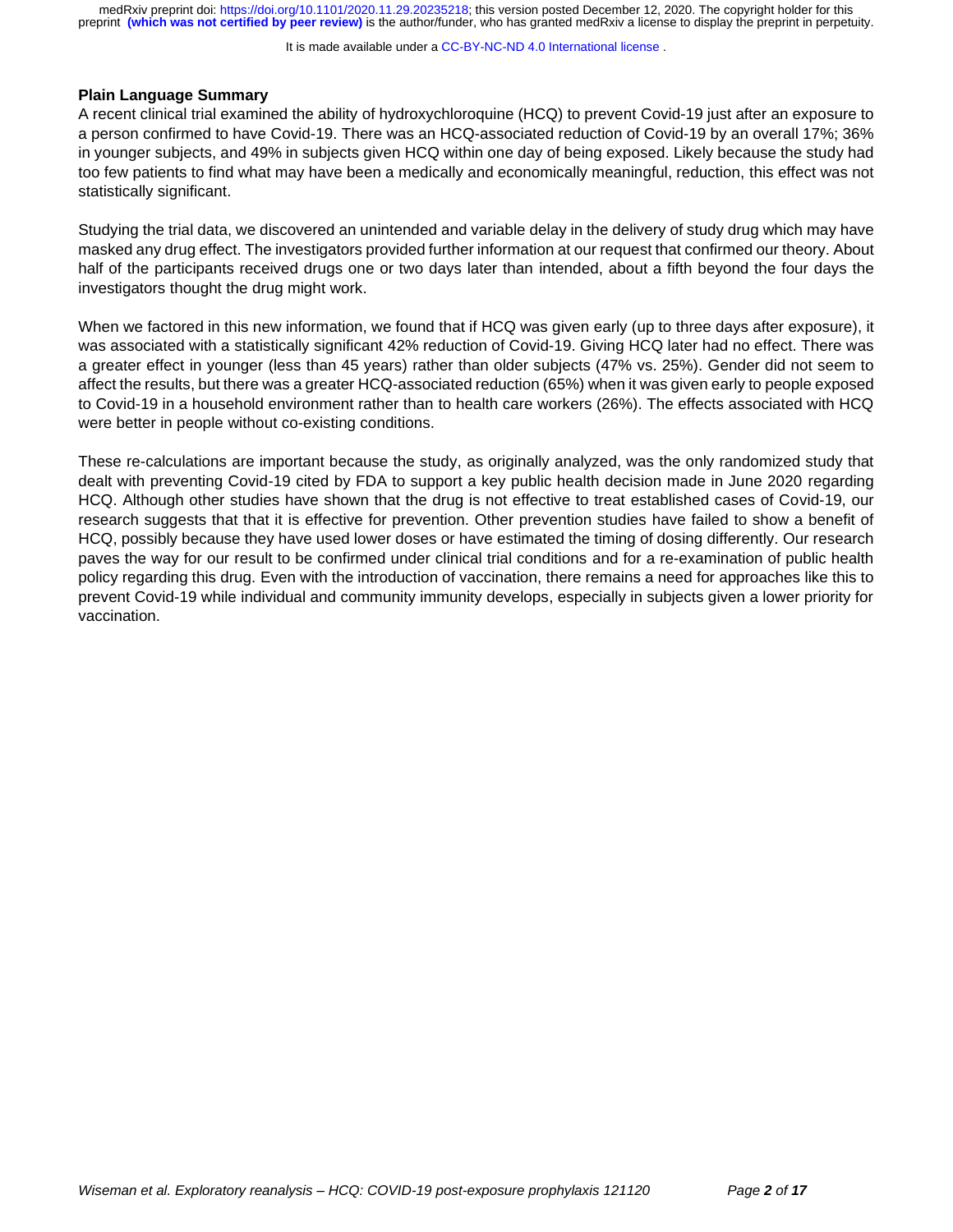It is made available under a CC-BY-NC-ND 4.0 International license.

#### **Abstract**

BACKGROUND: A recent trial [\(NCT04308668\)](https://www.medrxiv.org/lookup/external-ref?link_type=CLINTRIALGOV&access_num=NCT04308668&atom=%2Fmedrxiv%2Fearly%2F2020%2F08%2F26%2F2020.08.19.20178376.atom) found that post-exposure prophylaxis with hydroxychloroquine (HCQ) was associated with a reduced incidence of Covid-19 by 17% overall; 36% in younger subjects, 31% in household contacts and 49% given within one day. To understand these trends, we re-analyzed the released dataset.

METHODS: Our protocol conformed to the Standard Protocol Items: Recommendations for Interventional Trials (SPIRIT). We compared the incidence of Covid-19 after HCQ or placebo, stratifying by intervention lag, age, and gender.

RESULTS: Requesting additional data, we found that 52% of subjects received medication 1-2 days after the intended overnight delivery; 19% of them outside the intended four-day intervention lag. After re-analysis, there was a reduced incidence of Covid-19 associated with HCQ compared with placebo (9.6% vs. 16.5%) when received Early (up to 3 days) after exposure (RR 0.58, 95%CI 0.35 - 0.97; *p*=0.044; NNT 14.5) but not Late (RR 1.22, 95%CI 0.72 - 2.04).

We found a significant HCQ-associated Covid-19 reduction in subjects 18 to 45 years old with Early (RR 0.54, 95%CI 0.29-0.97; *p*=0.0448, NNT 11.5) but not Late (RR 1.02, 95%CI 0.55-1.89) prophylaxis, attenuated in older subjects (RR 0.75, 95%CI 0-27-2.05) and by co-morbidities. There were reductions associated with Early prophylaxis in household contacts (RR 0.35, 95%CI 0.13-0.89; p=0.025, NNT 5.7) and Health Care Workers (RR 0.74, 95%CI 0.4- 1.38). We did not detect effects of gender, folate, zinc, or ascorbic acid.

CONCLUSIONS: Using novel data with a prospective *post hoc* re-analysis, hydroxychloroquine, in an age-dependent manner, was associated with reduced illness compatible with Covid-19 or confirmed infection when supplied for postexposure prophylaxis between 1 and 3 days after high-risk or moderate-risk exposure, at higher loading and maintenance doses than in similar studies. This finding warrants prospective confirmation.

Registered with the Open Science Framework (last revised September 27, 2020, osf.io/fqtnw).

#### **Short Summary**

A prospective re-analysis of a public dataset integrated with novel data found an HCQ-associated reduction of illness compatible with Covid-19 when received between 1 and 3 days after a high-risk or moderate-risk exposure (RR 0.58, 95% CI 0.35-0.97, p=0.044, NNT14.5).

#### Keywords

COVID‐19, Post-exposure prophylaxis (PEP), Hydroxychloroquine (HCQ), Re-analysis, SARS-Cov2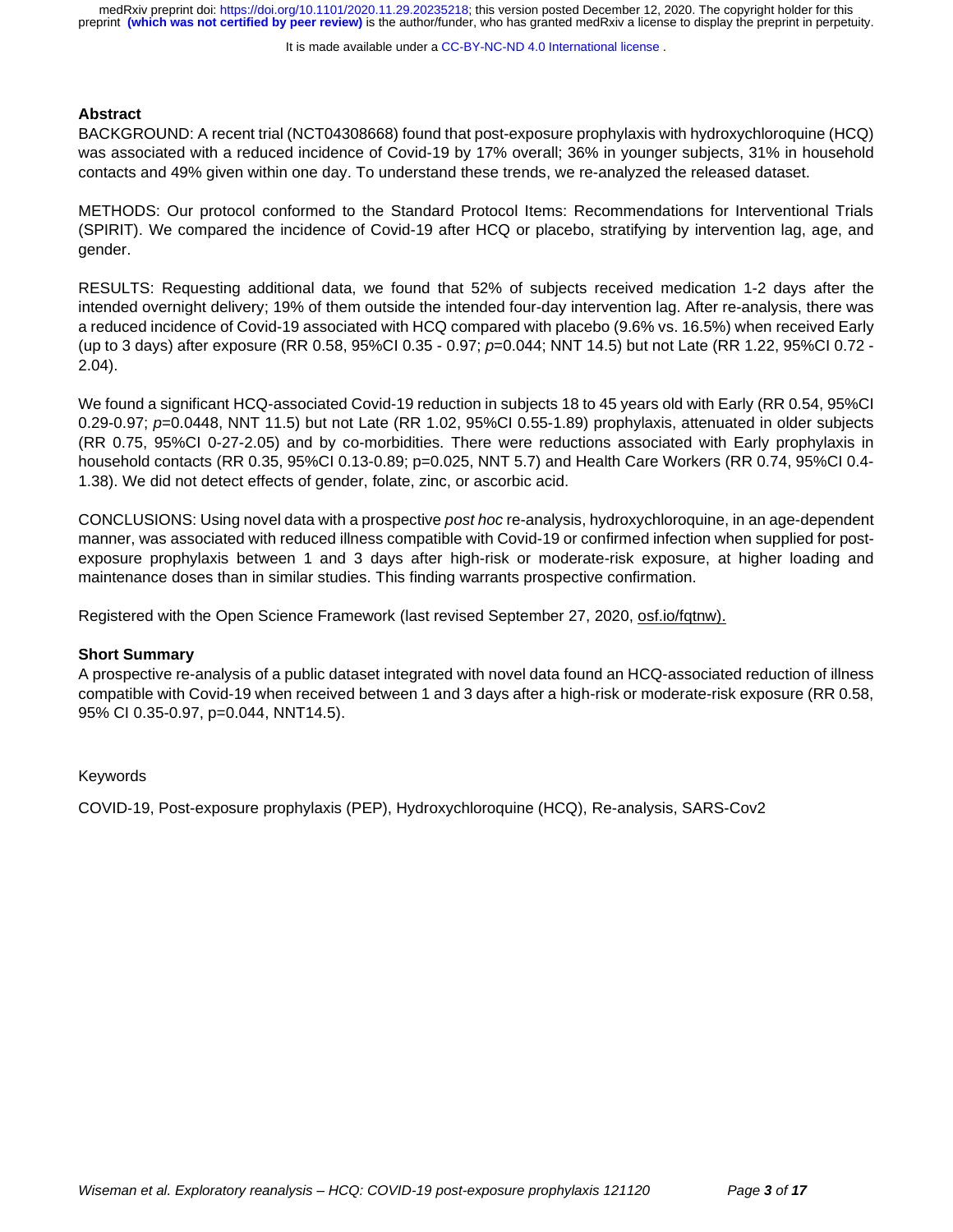It is made available under a CC-BY-NC-ND 4.0 International license.

#### **Introduction**

There have been (as of December 11, 2020) over 69.1 million cases of Covid-19 and over 1.57 million deaths worldwide,<sup>1</sup> about one fifth of them within the USA.<sup>2</sup> With early interest in deploying hydroxychloroquine (HCQ), the Food and Drug Administration (FDA) issued an Emergency Use Authorization (EUA) in March 2020.<sup>3</sup> Lacking randomized clinical trial (RCT) data, emerging observational reports (with exceptions<sup>4</sup>) disfavored HCQ.<sup>5</sup> With safety concerns, FDA cautioned<sup>6</sup> against using HCQ outside hospital or trial settings on April 24.

HCQ became highly controversial, with suggestions that *"to some extent the media and social forces — rather than medical evidence — are driving clinical decisions and the global Covid-19 research agenda." <sup>7</sup>* Against this background, on June 15, FDA revoked<sup>3</sup> HCQ's EUA, citing only two just-published RCTs. The RECOVERY Trial<sup>8</sup> was cited as offering "*persuasive evidence of a lack of benefit of HCQ in the treatment of hospitalized patients.*"

The second and only study<sup>9</sup> addressing prevention examined post-exposure prophylaxis (the "PEP" study) with HCQ in 821 asymptomatic adults with a household or occupational exposure to Covid-19. Subjects received HCQ (1.4g first day, then 600 mg daily for 4 more days) or placebo (folate - USA; lactose - Canada). The study concluded that *"…HCQ did not prevent illness* […] *when initiated within 4 days after* […] *exposure"* (HCQ 11.8% vs. placebo 14.3%; RR 0.83, 95%CI 0.58-1.18, p=0.35).

We<sup>10</sup> and others have criticized the study's interpretation. Since this was a pragmatic trial, with typically greater heterogeneity and smaller effect sizes than in an explanatory trial,<sup>11</sup> powering the study to detect a 50% reduction in Covid-19 may have been over-ambitious, especially given its early termination.<sup>12</sup> A reduction of 17% is arguably<sup>13</sup> clinically meaningful.<sup>14</sup> Rather than targeting specific clinical goals, the authors suggested<sup>15</sup> that the study was primarily powered to collect data quickly under pandemic conditions.

Non-statistically significant signals of HCQ-associated efficacy included an a 31% reduction among household cohabitees. There were age-dependent reductions found in other analyses<sup>16</sup> to be statistically significant. The folate placebo and ex-protocol use of zinc and ascorbate may have been confounding (Supplement). With a reduction of 49% associated with early ("Day 1") HCQ prophylaxis, we<sup>10</sup> and others<sup>17</sup> found a negative association between intervention lag and reduction of Covid-19.

We conjectured that *post hoc* exploratory re-analysis of the PEP study would inform a time- and age- nuanced approach to Covid-19 using HCQ, testable prospectively. Our objectives were to define: (a) any time- or (b) agedependent effects associated with HCQ and, (c) any influence of gender, exposure type, use of zinc, ascorbate or folate on outcomes.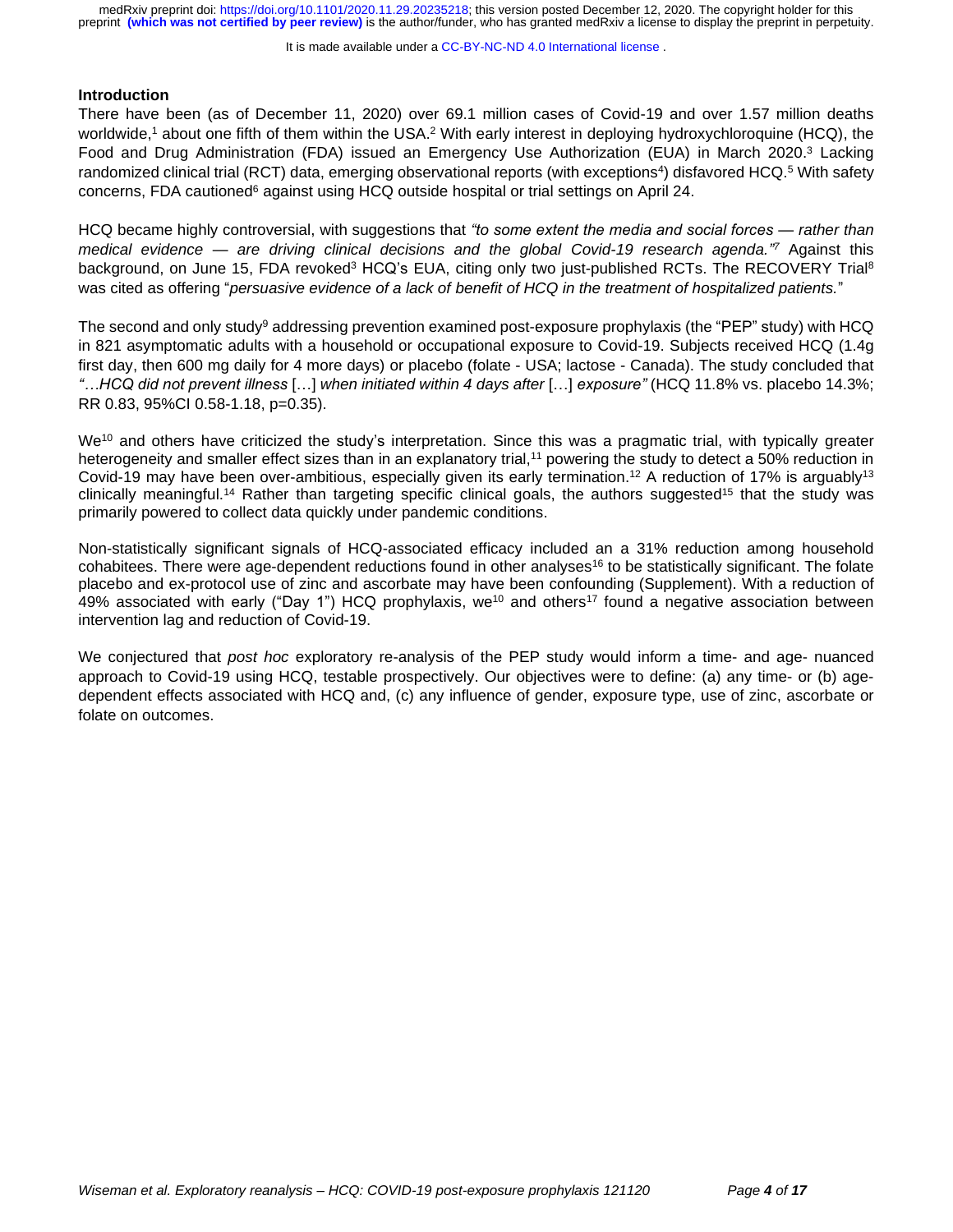It is made available under a CC-BY-NC-ND 4.0 International license.

# **Methods**

#### *Dataset and Protocol Revisions*

One protocol (NCT04308668) described separately reported PEP<sup>9</sup> or early post-exposure treatment (PET)<sup>18</sup> cohorts. The de-identified PEP dataset was released (covidpep.umn.edu/data) with revisions: September 9 ("9/9"), October 6 ("10/6") and October 30 ("10/30") 2020.

Using the Open Science Framework (OSF) protocol template (osf.io/jea94/), we conformed to the SPIRIT checklist (Standard Protocol Items: Recommendations for Trials<sup>19</sup>) integrating the WHO Trial Registration Data Set.<sup>20</sup> Our protocol was registered on August 13, 2020 with revisions (Supplement), most recently September 27, 2020 (osf.io/vz8a7/<sup>10</sup>) prior to receiving data regarding the time to drug receipt in the 10/6 revision.

Four main areas required clarification (Supplement) related to: (i) exposure risk definition; (ii) study medication adherence; (iii) "intervention lag" (time from exposure to receipt of medication, resolved by the 10/6 revision); (iv) nomenclature for timing study events. Counting the date of highest reported exposure to Covid-19 as "Day 1," this adopted clarification yields some inconsistencies with the original paper indicating the occurrence of study events to be one day later.

# *Analysis Plan*

We re-stratified data by intervention lag and then by age, gender, exposure type, risk level, or use of zinc or ascorbate. An Intent-to-Treat (ITT) analysis was employed as in the original study. We analyzed data according to adherence to taking study medication, provision of outcome data, use of the folate placebo, and presence of co-morbidities (Supplement).

We retained the original primary outcome variable: *"incidence of either laboratory-confirmed Covid-19 or illness compatible with Covid-19 within 14 days,"* comparing treatment arms using Fisher's Exact test. We examined the severity of symptoms at 14 days according to a visual analogue scale originally described as a secondary outcome (Kruskal-Wallis test).

We mirrored the original use of two-tailed tests without adjustment for multiple comparisons. This is further justified by the exploratory nature of our analyses. p- values < 0.05 were considered statistically significant. Larger values are presented to identify trends. Microsoft Excel was used for data processing. Vassar Stats ([vassarstats.net/\)](http://www.vassarstats.net/) was used for verification. The original authors provided two calculations from which we verified our primary time stratification (Supplement).

## *Ethics Committee Approval*

No ethics committee approval was required as we used a de-identified, publicly released dataset.

# **Results**

Considering shipping schedules, we estimated<sup>10</sup> that within each of the reported<sup>9</sup> strata for "Time from exposure to enrollment" (1 to 4 days), there were overlapping variations in intervention lag. For example, some "Day 1" (range 1.4-4.4 days) and "Day 4" (range 4.4-7.4 days) subjects may have received drug after the same interval.

New data (9/9 revision) provided at our request broadly confirmed these estimates revealing a reduction in Covid-19 associated with HCQ given within 2 days of exposure (RR 0.35, 95%CI 0.13 – 0.93; p=0.0438) but not later (RR 0.98, 95%CI 0.67 – 1.45). <sup>10</sup> Recognizing limitations (Supplement) to these estimates, further detail was requested and provided (10/6 revision). The PEP study protocol had intended to enroll only those receiving drug within 4 days from exposure, assuming overnight shipping. We found that 332 and 95 subjects (52% of all subjects) received medication one or two days later than this respectively, with 152/821 (19%) subjects receiving drug outside the intended 4-day window (Table S 3).

We stratified subjects according to the intervention lag, in keeping with the declared aim of the original protocol. We found an HCQ-associated reduction in Covid-19 when received "Early" between 1 and 3 days after exposure from 16.5% to 9.6% (RR 0.58, 95%CI 0.35 – 0.97; p=0.044; NNT 14.5) but not later ("Late") (RR 1.22, 95%CI 0.72 – 2.04) [\(Table 1\)](#page-12-0). We did not detect differences in symptom severity scores for either time strata (Supplement). A comparison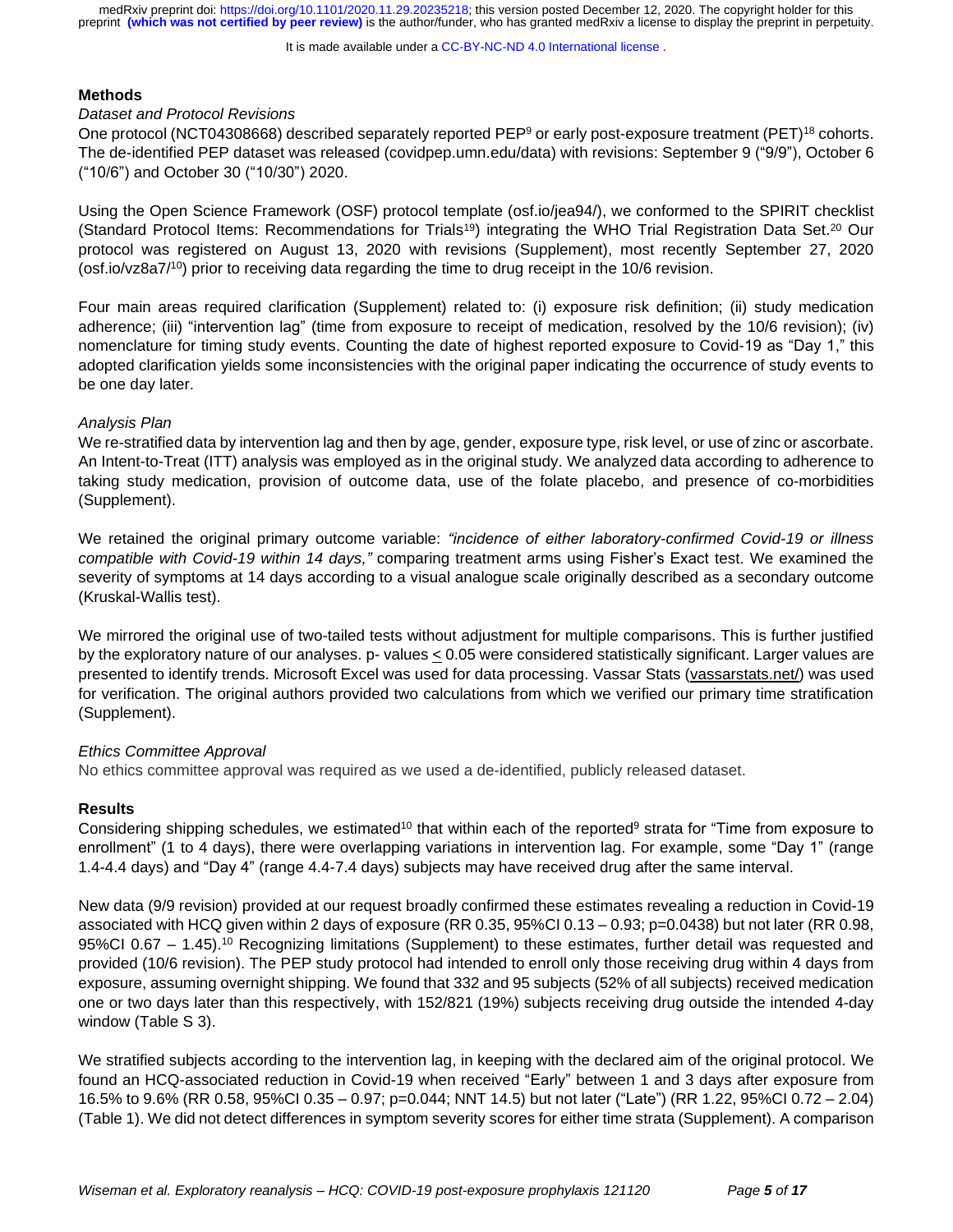of the demographic and clinical characteristics of the two groups shows a largely conserved balance between the Early and Late cohorts [\(Table 2,](#page-13-0) Table S 1).

Adopting the same age strata as the PEP study, we found in the Early cohort non statistically significant Risk Ratios of 0.53 (18-35 years), 0.52 (36-50 years), and 2.80 (> 50 years). With no *a priori* reason for selecting these strata, the data are less subjectively supportive of two age strata. Conservatively (Supplement), we set the boundary at 45 years. We found HCQ-associated reductions of Covid-19 when given Early in both younger (18-45 years) (RR 0.54, 95%CI 0.29-0.97; p=0.0448, NNT 11.5) and older (>45 years) (RR 0.75, 95%CI 0-27-2.05) subjects. Within the Early and Late cohorts, further stratification revealed no obvious gender-dependent effects (Table S 4).

Considering only subjects reporting no co-morbidities (particularly excluding asthma and co-morbidities classified as "other"), suggested stronger effects associated with HCQ within time- or age-related strata (Supplement).

Numerical differences in HCQ-associated effects of Early prophylaxis in the whole cohort between Household (RR 0.69) and HCW (0.92) contacts reached statistical significance after time-stratification with a reduction of Covid-19 in household contacts (RR 0.35, 95%CI 0.13-0.89; p=0.025, NNT 5.7, [Table 4\)](#page-15-0). Differences in the baseline incidence of Covid-19 and the relationship between contact type, risk level and changes in risk definitions are described in the Supplement.

Directionally similar results were obtained after excluding subjects not contributing outcome data and subjects who did not take study medication. Stratifying into Early and Late prophylaxis cohorts revealed no discernible effect associated with folate (Supplement). With poorly detailed observational data, there did not appear to be an effect associated with zinc or ascorbate (Supplement). The use of zinc and ascorbate appears balanced between the groups both for the whole cohort and the Early and Late time strata [\(Table 1\)](#page-12-0).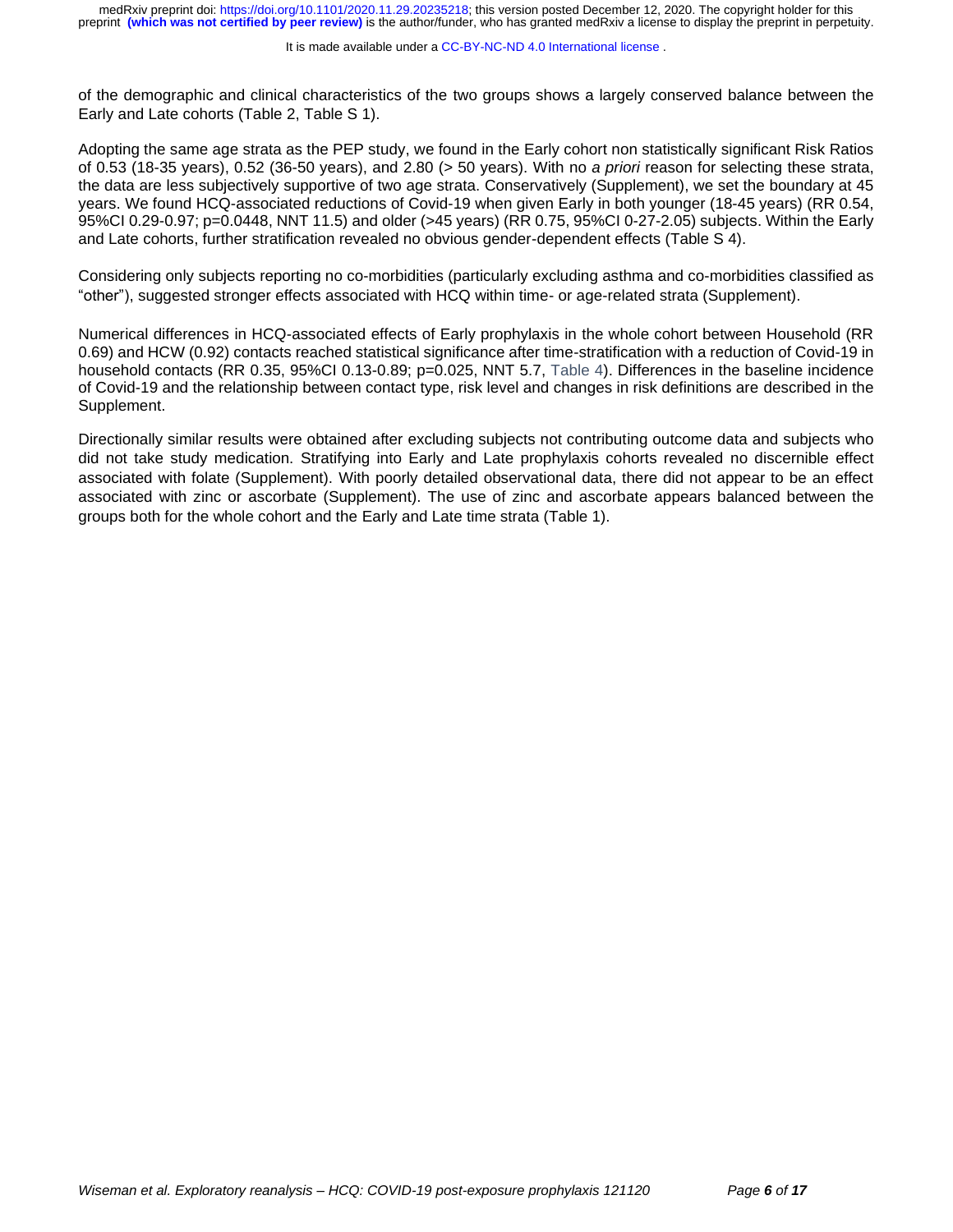It is made available under a CC-BY-NC-ND 4.0 International license.

#### **Discussion**

In tackling our primary objective of defining any temporal effect of HCQ, we understood that HCQ prophylaxis had been "*initiated within 4 days after* […] *exposure*."<sup>9</sup> Although others, 13,16,17 including the authors of NIH<sup>21</sup> guidelines and the editorial<sup>7</sup> accompanying the paper, shared this understanding, it requires revision for two main reasons.

Firstly, many participants received medication after the intended overnight delivery or after four days from exposure. A similar issue likely pertains to the companion PET study.<sup>18</sup> Secondly, inconsistent terminology led to an overestimate by one day of the time from exposure to enrollment or to drug receipt.

Correcting these understandings yields a statistically significant reduction of Covid-19 by 42% associated with HCQ received between 1 and 3 days after exposure, but not later. The early use of HCQ is supported by estimates for an incubation period of 3-8 days. 22

We found an age-dependent, statistically significant reduction of Covid-19 associated with Early prophylaxis. Reanalyzing the same PEP dataset without time stratification, we confirmed (Supplement) Luco's<sup>16</sup> report of HCQassociated reductions in Covid-19 in subjects younger than 50 years reaching statistical significance in the high-risk exposure cohort. Interpretation of age-related effects is limited by a poorly understood relationship between age and susceptibility to Covid-19, increases in incubation period with age<sup>23</sup> and a low representation of older subjects with a low baseline incidence of Covid-19.

Small population sizes within the co-morbidity subgroups prompt cautious interpretation. However, the presence of co-morbidities attenuated age- and time- dependent HCQ-associated effects. Although age-related responses associated with HCQ may be related to co-morbidity,<sup>16</sup> excluding co-morbid patients did not yield equivalent effects in age strata. Asthma and co-morbidities classified as "other" contributed most to attenuating the HCQ-associated response. This finding is supported by the application of Multiple Correspondence Analysis and the Mantel test to the same dataset by Luco<sup>16</sup> who described confounding clinical differences between arms particularly regarding asthma and "other" co-morbidities.

Mirroring the original data, we found a significant HCQ-associated effect in household contacts. This result may reflect differences in access to advanced PPE, hygiene training, likely multiple exposures, and the ability to quarantine after exposure. Thus, household contacts in this study may share much with first responders in the companion PrEP study, <sup>24</sup> where a 64% reduction in Covid-19 associated with HCQ was observed (combined dose groups). Further, the changing risk definitions and their apparently inconsistent application between contact types may confound understanding of how contact type and risk level affect Covid-19 development. Whether the apparent lack of an HCQassociated effect in moderate-risk exposures is a statistical aberration or is biologically meaningful is unclear.

With a small "no folate" cohort, we did not detect an effect of folate. Due a paucity of data, we could not determine whether there was an effect of zinc or ascorbate other than noting no differences associated with HCQ in subjects taking neither agent and the entire ITT cohort. Based on the apparently balanced use of zinc and ascorbate in the stratified cohorts, confounding due to these agents seems unlikely.

Our findings are made in the climate of concern<sup>25</sup> for the reliability of publications related to Covid-19 and the controversy surrounding HCQ.<sup>26,27</sup> This is partly fueled by a widening understanding of Covid-19 pathogenesis and the multiple, sometimes stage-dependent, mechanisms proposed for HCQ.<sup>28</sup>

In hospitalized patients RCT findings<sup>29</sup> evincing HCQ's ineffectiveness are supported by observational studies, notably two4,30 that report significant HCQ-associated reductions in mortality only with the use of zinc. The possibly synergistic use of steroids<sup>31</sup> may further confound some studies. At earlier stages, any HCQ-associated effect appears independent of zinc, evinced (weakly) by the lack of synergy we observed. Further, using zinc may be futile in otherwise healthy, especially younger subjects with no zinc deficiency or dysregulation.

For prophylaxis, understanding differences in the ability to quarantine, testing methods, co-morbidities, and the possibility of multiple rather than single "index" exposures, appear important in reconciling apparently conflicting studies. Relying on different pharmacokinetic models, differences in dosing and intervention lag may be particularly significant [\(Table 5\)](#page-16-0).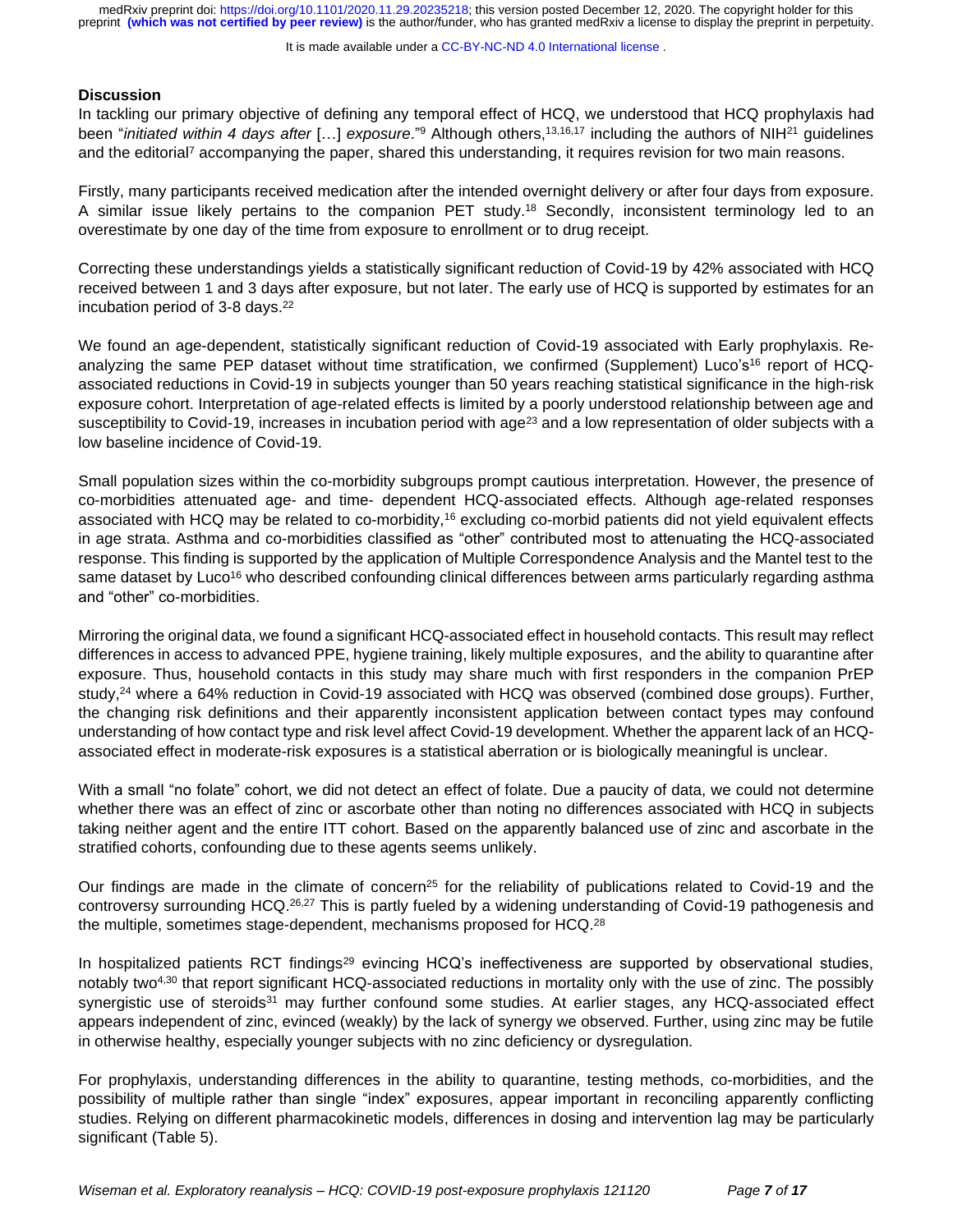It is made available under a CC-BY-NC-ND 4.0 International license.

Our findings are consistent with those of an Indian study<sup>32</sup> in which subjects mostly exposed to laboratory confirmed COVID-19 cases could opt to receive standard care alone or HCQ prophylaxis. With lower loading and maintenance doses than in the PEP study [\(Table 5\)](#page-16-0), there was an HCQ-associated 45% reduction of Covid-19 at 4 weeks. A single "index" exposure could not be identified. Subjects enrolled after the primary case positive report and prophylaxis began at the earliest within 48 hours of knowing about the high-risk contact (D. Dhibar personal communication).

A well-executed cluster-randomized trial<sup>33</sup> from Spain reported a small HCQ-associated reduction of Covid-19 (aRR 0.86, 95%CI 0.52-1.42), with the same loading dose as the Indian $32$  study but more frequent dosing over a shorter period [\(Table 5\)](#page-16-0). The mean age was higher (48.6 years) than in the PEP study (41.6 years) where we have described possible age-dependent effects. There were poor HCQ-associated effects with an intervention lag of <= 3 days (RR 0.89), 4-6 days (RR 0.93) and later (RR 4.09). Notably, there were differences according to PCR testing status at baseline. In PCR-positive subjects there was no HCQ-associated effect (aRR 1.02; 95%CI 0.64–1.63), whereas for PCR-negative patients there was an effect signal (aRR 0.68, 95%CI 0.34–1.34). A change in PCR status is likely to be a function of the moment beyond which a drug is unlikely to be effective, possibly more accurately than an estimate of intervention lag. Accordingly, this study supports our findings suggesting a beneficial effect of early intervention.

Another well-executed household-randomized trial<sup>34</sup> examined the effect of HCQ given to subjects (PCR negative at baseline) exposed to an infected person. Daily, subjects self-collected nasal swabs for PCR testing. By day 14, no difference in infection rate was associated with HCQ even for intervention lags under 72hrs. Underestimation of intervention lag using the time to dosing from last contact, rather than from first contact, may mask the ability to observe any time-dependent effect. As the authors acknowledge, the dosing, which is the lowest among comparable studies [\(Table 5\)](#page-16-0), may have been insufficient. The substantive lack of a loading dose may have extended the intervention lag beyond an effective range. The possibly anti-viral effect of the ascorbate<sup>35</sup> placebo may have confounded the results. Although data were not age-stratified, the populations was of a similar age to the PEP study, but with a higher representation of Hispanic subjects.

Differences in HCQ-associated responses between "Early" and "Late" PEP illustrate the poorly defined position that PEP occupies on a continuum between PrEP and PET. The variable possibility of other exposures occurring before and after a single "index" exposure means that the Early PEP cohort has much in common with the population of the companion PrEP study.<sup>24</sup> Although the PrEP study was hampered by poor recruitment, once or twice weekly use of HCQ (after a loading dose) in HCW was associated with reduced development of Covid-19 by 27%, compared with folate placebo (HR 0.73, CI 0.48-1.09, p=0.12, combined groups). Age related HCQ-associated effects were of a similar order of magnitude (34-45%) in the PEP and PrEP studies (Supplement Table S 6), consistent with the findings of an observational study involving mainly younger HCW.<sup>36</sup> Comparison with another PrEP RCT<sup>37</sup> in HCW, with a very small population (n=132), early termination, and a low incidence of Covid-19, lacks meaning.

## *Limitations*

Given the enormity of the pandemic, we adopted a drug-development approach to glean efficacy signals possibly lost in the original study due to Type II errors related to underpowering, early termination and an environment of poorly understood pathogenesis. This could well justify shifting the threshold of toleration for Type I errors and other statistical challenges related to sub-group analysis.<sup>38</sup> These are partially offset by our use of two-sided tests, when directionality in the original data may have justified otherwise. Our primary time stratification based on newly-acquired data essentially represents the *a priori* analysis intended by the original authors. Nonetheless, this does remain a *post hoc* study; results should be interpreted cautiously, and hypotheses should be tested in prospective studies sufficiently powered to accommodate multiple comparisons in sub-groups.

Our study retains the limitations acknowledged by its original authors related to the availability and access to testing, the use of a clinical case definition of Covid-19, the reliance on self-reported data and the generally young population studied. There are other limitations. The study poorly represents African-American and Hispanic or Latino populations. The rapidly executed study overcame several logistical challenges to allow the collection of real-world data, having both advantages and disadvantages of a pragmatic design.11,39 Self-selection bias inherent in this type of study may have been compounded by FDA cautions regarding HCQ.<sup>6</sup> Unlike similar studies, 33,34 the PEP study was not cluster-randomized.<sup>39</sup>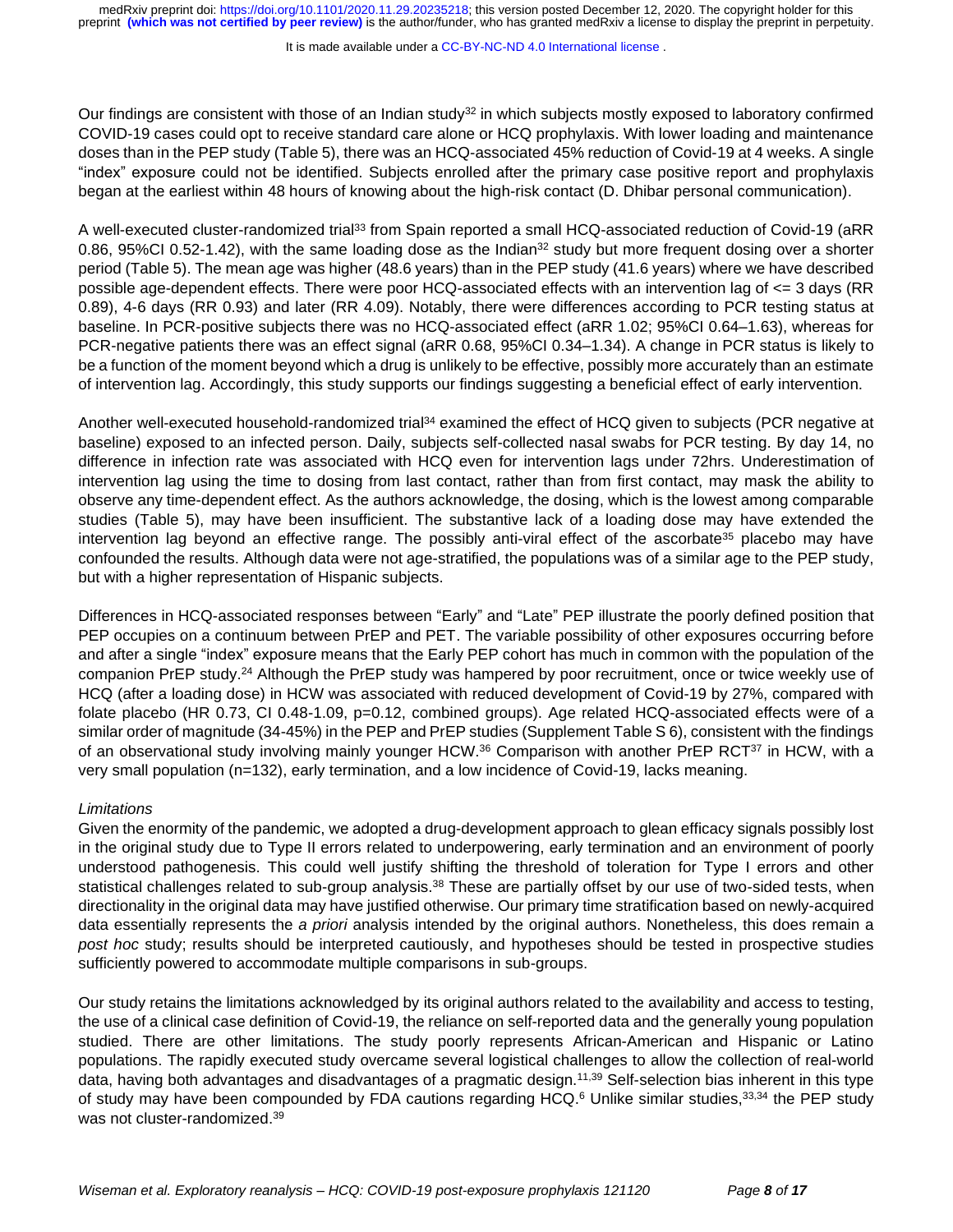#### It is made available under a CC-BY-NC-ND 4.0 International license.

Limitations not already discussed relate to the estimation of the interval between exposure and treatment with 24 hour windows of uncertainty on either side. The earlier window is due to subjects providing only the date of their highest risk exposure. The later window is due to de-identification of shipping data, and the unknown interval before ingesting the first dose. The original authors (personal communication) attempted to minimized this by delivering medication to where the participant knew they would be at its expected arrival time.

Time-related or other biases may be associated with the exclusion of 100 randomized subjects who became symptomatic before medication was received and aggregated into the companion treatment study.<sup>18</sup> Lastly, analysis of the effect of risk level is confounded by an inability to discriminate between nuances within the risk categories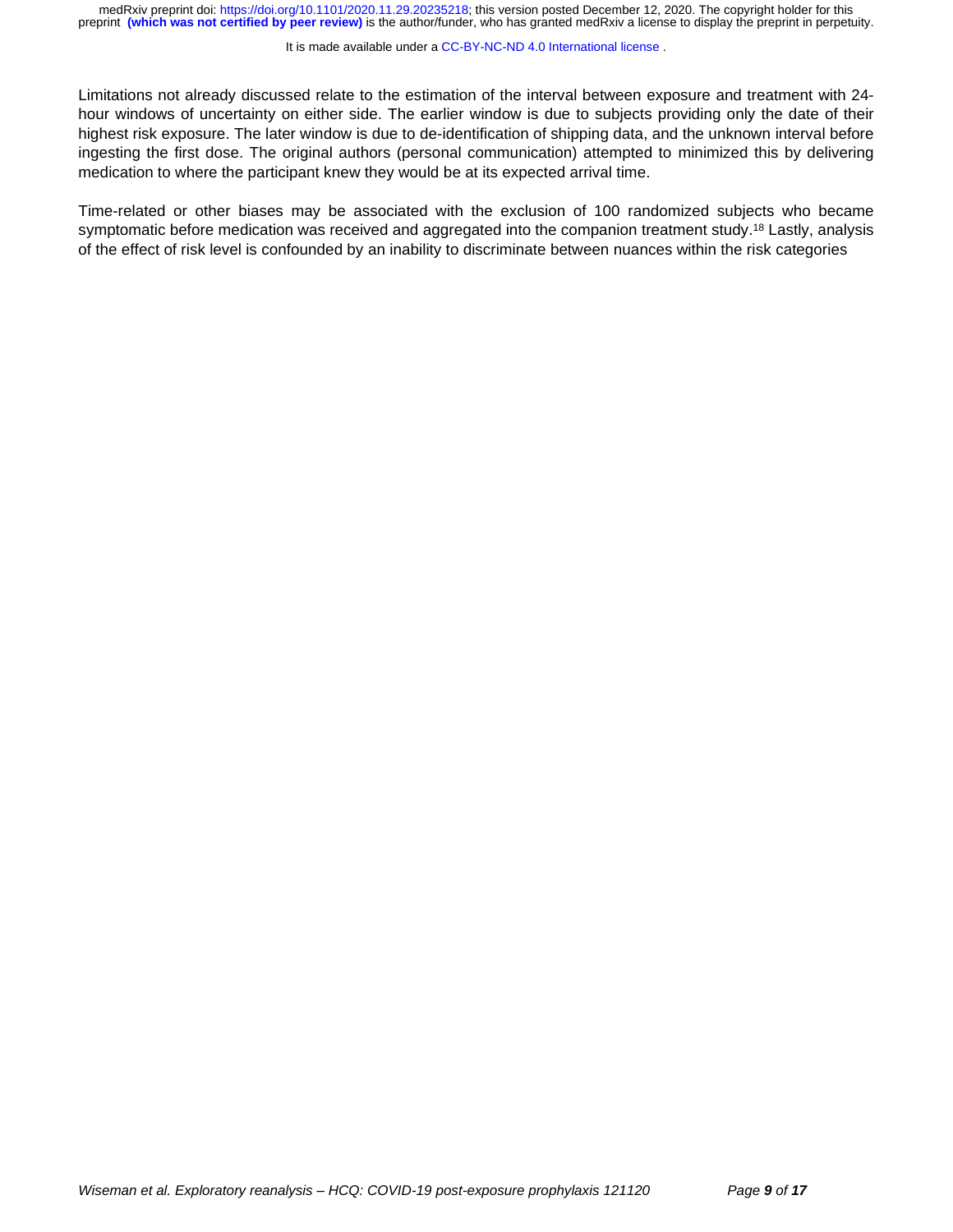It is made available under a CC-BY-NC-ND 4.0 International license.

#### **Conclusions**

Analysis<sup>40</sup> of the PEP,<sup>9</sup> companion<sup>24,18</sup> and other<sup>33,34</sup> studies raise no significant safety concerns for using HCQ in the populations studied. Integrating a public dataset with new unpublished data, we found that, especially in younger subjects, hydroxychloroquine was associated with significantly reduced illness compatible with Covid-19 when initiated between 1 and 3 days after a high-risk or moderate-risk exposure at higher loading and maintenance doses than in similar studies. With relevance to pre-exposure prophylaxis, these findings warrant prospective confirmation until individual and community immunity is achieved with widespread availability of vaccination.

#### **Acknowledgements**

We thank Dr. David Boulware and his colleagues for clarifying our questions, providing insight into their study, collecting additional data at our request related to shipping times and providing confirmatory calculations for our analysis. We also thank Drs. Marcio Watanabe, Juan Luco and Philip Lavin for their valuable comments. This acknowledgment does not imply endorsement of our work.

#### **Funding and Conflicts of Interest**

There is no external support for this study and the sponsor is entirely responsible for its design and conduct. The sponsor and principal investigator have no financial or other conflicts of interest in the subject matter of this study. DMW is the president of Synechion, Inc. and KevMed, LLC, providing services for the medical industry and marketing medical products, respectively, outside of the area of this work. See ICMJE forms for further details. DM is the president of ZSX Medical, LLC. developing surgical devices and a Principal at Third Eye Associates, a technical consulting company. PK and SAS report no conflicts.

#### **Data Sharing**

Microsoft Excel files will be available on reasonable request up to one year after publication.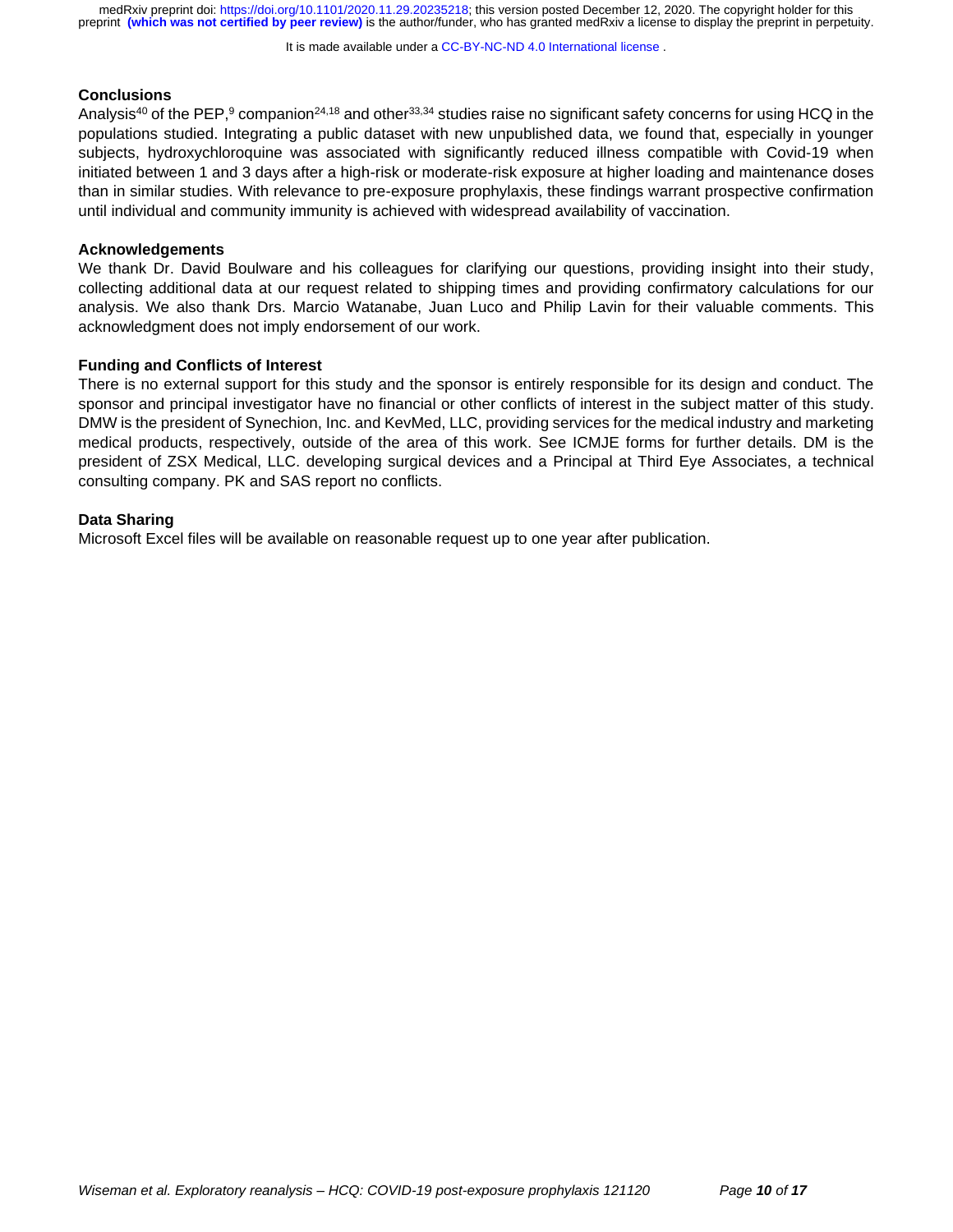It is made available under a CC-BY-NC-ND 4.0 International license.

# **References**

1. World Health Organization. WHO Coronavirus Disease (COVID-19) Dashboard. 2020. (Accessed Dec 11, at [https://covid19.who.int/.](https://covid19.who.int/))

2. Centers for Disease Control and Prevention. CDC COVID Data Tracker. 2020. (Accessed Dec 11, at covid.cdc.gov/covid-data-tracker/.)

3. Hinton D. Food and Drug Administration. Letter to Dr. GL Disbrow (BARDA), revoking EUA for hydroxychlroquine, June 15. 2020. (Accessed Nov 11, 2020, at [https://www.fda.gov/media/138945/download.](https://www.fda.gov/media/138945/download))

4. Carlucci P, Ahuja T, Petrilli CM, et al. Hydroxychloroquine and azithromycin plus zinc vs hydroxychloroquine and azithromycin alone: outcomes in hospitalized COVID-19 patients. medRxiv 2020:2020.05.02.20080036. Epub May [8 http://doi.org/10.1101/2020.05.02.20080036](http://doi.org/10.1101/2020.05.02.20080036)

5. Geleris J, Sun Y, Platt J, et al. Observational Study of Hydroxychloroquine in Hospitalized Patients with Covid-19. N Engl J Med 2020. Epub May 8<http://doi.org/10.1056/NEJMoa2012410>

6. FDA. FDA Drug Safety Communication: FDA cautions against use of hydroxychloroquine or chloroquine for COVID-19 outside of the hospital setting or a clinical trial due to risk of heart rhythm problems 2020 April 24. (Accessed July 16, 2020, at [https://www.fda.gov/media/137250/download.](https://www.fda.gov/media/137250/download))

7. Cohen MS. Hydroxychloroquine for the Prevention of Covid-19 - Searching for Evidence. N Engl J Med 2020 June 4. Epub June [4 http://doi.org/10.1056/NEJMe2020388](http://doi.org/10.1056/NEJMe2020388)

8. Randomised Evaluation of COVid-19 thERapY (RECOVERY) Trial. No clinical benefit from use of hydroxychloroquine in hospitalised patients with COVID-19. June 5 2020. (Accessed June 16, 2020, at [https://www.recoverytrial.net/files/hcq-recovery-statement-050620-final-002.pdf.](https://www.recoverytrial.net/files/hcq-recovery-statement-050620-final-002.pdf))

9. Boulware DR, Pullen MF, Bangdiwala AS, et al. A Randomized Trial of Hydroxychloroquine as Postexposure Prophylaxis for Covid-19. N Engl J Med 2020. Epub 2020 June 4<http://doi.org/10.1056/NEJMoa2016638>

10. Wiseman DM, Kory P, Mazzucco D, Ramesh MS, Zervos M. Treatment and prevention of early disease before and after exposure to COVID-19 using hydroxychloroquine: A protocol for exploratory re-analysis of age and timenuanced effects: Update based on initial dataset review. medRxiv 2020:2020.08.19.20178376. Epub Oct 9 <http://doi.org/10.1101/2020.08.19.20178376>

11. Shortreed SM, Rutter CM, Cook AJ, Simon GE. Improving pragmatic clinical trial design using real-world data. Clinical trials (London, England) 2019; 16:273-82. Epub Mar 15<http://doi.org/10.1177/1740774519833679>

12. Quintó L, Miguel Morales-Asencio, J, González, R, Menéndez, C. Is there sufficient scientific evidence to rule out the use of hydroxychloroquine for postexposure prophylaxis of COVID-19? OSF Preprints 2020. Epub Oct 19 <http://doi.org/10.31219/osf.io/d9prq>

13. Avidan MS, Dehbi HM, Delany-Moretlwe S. Hydroxychloroquine as Postexposure Prophylaxis for Covid-19. N Engl J Med 2020; 383. Epub Jul 15<http://doi.org/10.1056/NEJMc2023617>

14. Horby P, Lim WS, Emberson JR, et al. Dexamethasone in Hospitalized Patients with Covid-19 - Preliminary Report. N Engl J Med 2020. Epub Jul 17<http://doi.org/10.1056/NEJMoa2021436>

15. Okafor EC, Pastick KA, Rajasingham R. Hydroxychloroquine as Postexposure Prophylaxis for Covid-19. Reply. N Engl J Med 2020; 383. Epub Jul 15<http://doi.org/10.1056/NEJMc2023617>

16. Luco J. Hydroxychloroquine as Post-Exposure Prophylaxis for Covid-19: Why simple data analysis can lead to the wrong conclusions from well-designed studies. ResearchGate 2020. Epub Sep <http://doi.org/10.13140/RG.2.2.24214.98880>

17. Watanabe M. Efficacy of Hydroxychloroquine as Prophylaxis for Covid-19. Arxiv 2020:arxiv.org/abs/2007.09477v2. Epub Jul 18

18. Skipper CP, Pastick KA, Engen NW, et al. Hydroxychloroquine in Nonhospitalized Adults With Early COVID-19: A Randomized Trial. Ann Intern Med 2020. Epub Jul 1[6 http://doi.org/10.7326/M20-4207](http://doi.org/10.7326/M20-4207)

19. Chan AW, Tetzlaff JM, Gotzsche PC, et al. SPIRIT 2013 explanation and elaboration: guidance for protocols of clinical trials. BMJ 2013; 346:e7586. Epub 2013/01/11<http://doi.org/10.1136/bmj.e7586>

20. World Health Organization. WHO Trial Registration Data Set (Version 1.3.1). (Accessed August 4, 2020, at [https://www.who.int/ictrp/network/trds/en/.](https://www.who.int/ictrp/network/trds/en/))

21. National Institutes of Health. Coronavirus Disease 2019 (COVID-19) Treatment Guidelines. 072420. 2020 July 24. (Accessed 2020 July 27, at [https://covid19treatmentguidelines.nih.gov/.](https://covid19treatmentguidelines.nih.gov/))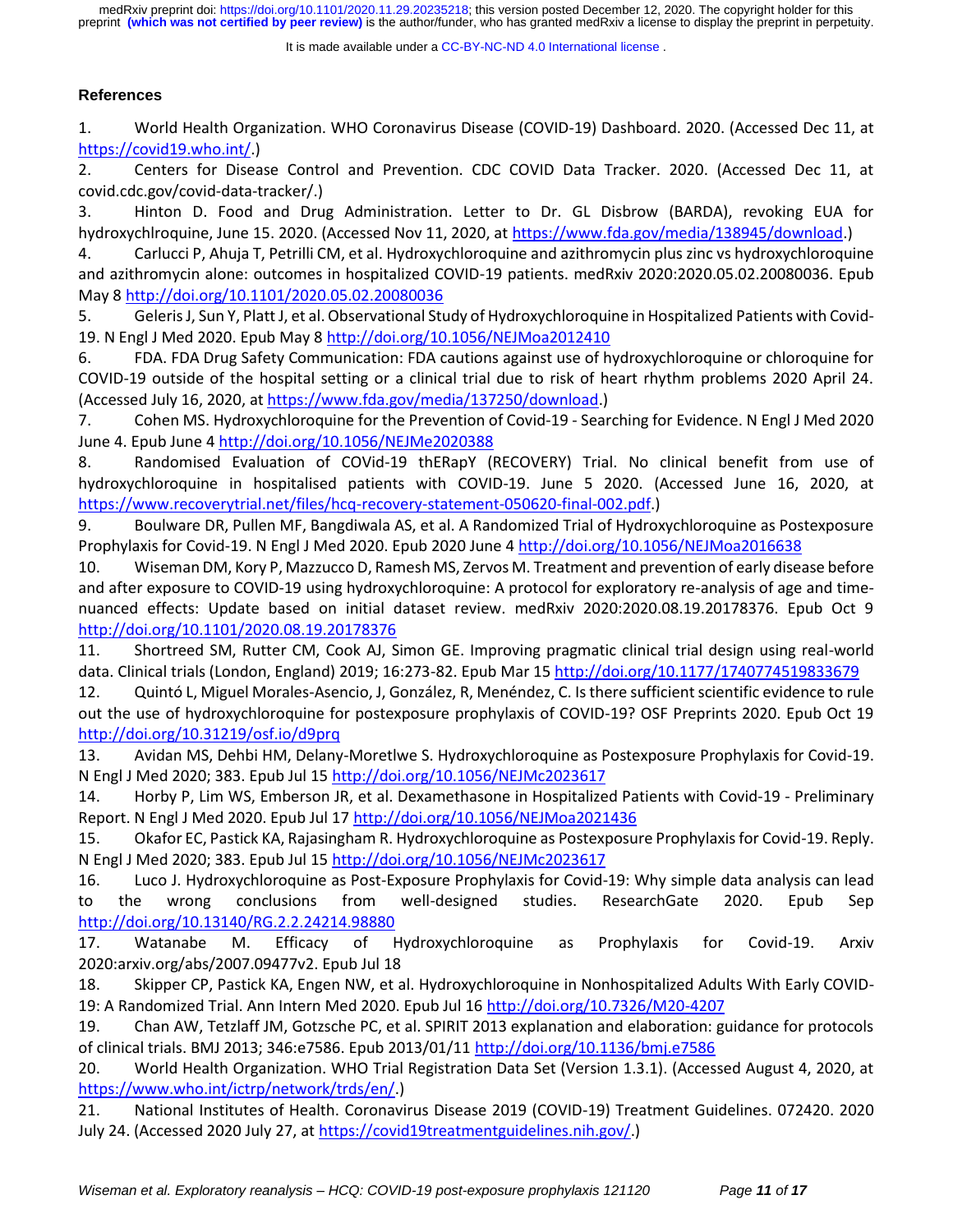22. Ejima K, Kim KS, Ludema C, et al. Estimation of the incubation period of COVID-19 using viral load data. medRxiv 2020:2020.06.16.20132985. Epub June 19<http://doi.org/10.1101/2020.06.16.20132985>

23. Tan WYT, Wong LY, Leo YS, Toh M. Does incubation period of COVID-19 vary with age? A study of epidemiologically linked cases in Singapore. Epidemiol Infect 2020; 148:e197. Epub Sep 3 <http://doi.org/10.1017/S0950268820001995>

24. Rajasingham R, Bangdiwala AS, Nicol MR, et al. Hydroxychloroquine as pre-exposure prophylaxis for COVID-19 in healthcare workers: a randomized trial. Clin Infect Dis 2020. Epub Oct 1[8 http://doi.org/10.1093/cid/ciaa1571](http://doi.org/10.1093/cid/ciaa1571)

25. Guzman-Prado Y. Retraction of Studies on Potential Drug Therapies for COVID-19: A Call for Reliability and Scientific Integrity. Am J Cardiol 2020. Epub Jun 30<http://doi.org/10.1016/j.amjcard.2020.06.061>

26. Karunajeewa H. Hydroxychloroquine for coronavirus: how not to repurpose a drug during a pandemic. Internal medicine journal 2020. Epub Oct 31<http://doi.org/10.1111/imj.15064>

27. Saag MS. Misguided Use of Hydroxychloroquine for COVID-19: The Infusion of Politics Into Science. JAMA 2020. Epub Nov [9 http://doi.org/10.1001/jama.2020.22389](http://doi.org/10.1001/jama.2020.22389)

28. White NJ, Watson JA, Hoglund RM, et al. COVID-19 prevention and treatment: A critical analysis of chloroquine and hydroxychloroquine clinical pharmacology. PLoS Med 2020; 17:e1003252. Epub Sept 4 <http://doi.org/10.1371/journal.pmed.1003252>

29. Horby P, Mafham M, Linsell L, et al. Effect of Hydroxychloroquine in Hospitalized Patients with Covid-19. N Engl J Med 2020. Epub Oct 9<http://doi.org/10.1056/NEJMoa2022926>

30. Frontera JA, Rahimian JO, Yaghi S, et al. Treatment with Zinc is Associated with Reduced In-Hospital Mortality Among COVID-19 Patients: A Multi-Center Cohort Study. Research square 2020. Epub Nov 4 <http://doi.org/10.21203/rs.3.rs-94509/v1>

31. Wiseman DM. Possible synergistic effects of hydroxychloroquine and steroids in COVID-19, time for a nuanced approach. Comment on Arshad et al. Int J Infect Dis 2020; 99:344-5. Epub Aug 10 <http://doi.org/10.1016/j.ijid.2020.07.064>

32. Dhibar DDP, Arora DN, Kakkar DA, et al. Post Exposure Prophylaxis with Hydroxychloroquine (HCQ) for the Prevention of COVID-19, a Myth or a Reality? The PEP-CQ Study. Int J Antimicrob Agents 2020:106224. Epub Nov 10<http://doi.org/10.1016/j.ijantimicag.2020.106224>

33. Mitjà O, Corbacho-Monné M, Ubals M, et al. A Cluster-Randomized Trial of Hydroxychloroquine for Prevention of Covid-19. New England Journal of Medicine 2020. Epub Nov 24 <http://doi.org/10.1056/NEJMoa2021801>

34. Barnabas RV, Brown ER, Bershteyn A, et al. Hydroxychloroquine as Postexposure Prophylaxis to Prevent Severe Acute Respiratory Syndrome Coronavirus 2 Infection : A Randomized Trial. Ann Intern Med 2020. Epub Dec 8<http://doi.org/10.7326/m20-6519>

35. Holford P, Carr AC, Jovic TH, et al. Vitamin C-An Adjunctive Therapy for Respiratory Infection, Sepsis and COVID-19. Nutrients 2020; 12. Epub Dec 11<http://doi.org/10.3390/nu12123760>

36. Bhattacharya R, Chowdhury S, Mukherjee R, et al. Pre exposure Hydroxychloroquine use is associated with reduced COVID19 risk in healthcare workers. medRxiv 2020:2020.06.09.20116806. Epub June 12 <http://doi.org/10.1101/2020.06.09.20116806>

37. Abella BS, Jolkovsky EL, Biney BT, et al. Efficacy and Safety of Hydroxychloroquine vs Placebo for Preexposure SARS-CoV-2 Prophylaxis Among Health Care Workers: A Randomized Clinical Trial. JAMA Internal Medicine 2020. Epub Sep 3[0 http://doi.org/10.1001/jamainternmed.2020.6319](http://doi.org/10.1001/jamainternmed.2020.6319)

38. Wang R, Lagakos SW, Ware JH, Hunter DJ, Drazen JM. Statistics in medicine--reporting of subgroup analyses in clinical trials. N Engl J Med 2007; 357:2189-94. Epub Nov 23<http://doi.org/10.1056/NEJMsr077003>

39. Cook AJ, Delong E, Murray DM, Vollmer WM, Heagerty PJ. Statistical lessons learned for designing cluster randomized pragmatic clinical trials from the NIH Health Care Systems Collaboratory Biostatistics and Design Core. Clinical trials 2016; 13:504-12. Epub May 1[5 http://doi.org/10.1177/1740774516646578](http://doi.org/10.1177/1740774516646578)

40. Lofgren SM, Nicol MR, Bangdiwala AS, et al. Safety of Hydroxychloroquine Among Outpatient Clinical Trial Participants for COVID-19. Open Forum Infect Dis 2020; 7:ofaa500. Epub Nov 19 <http://doi.org/10.1093/ofid/ofaa500>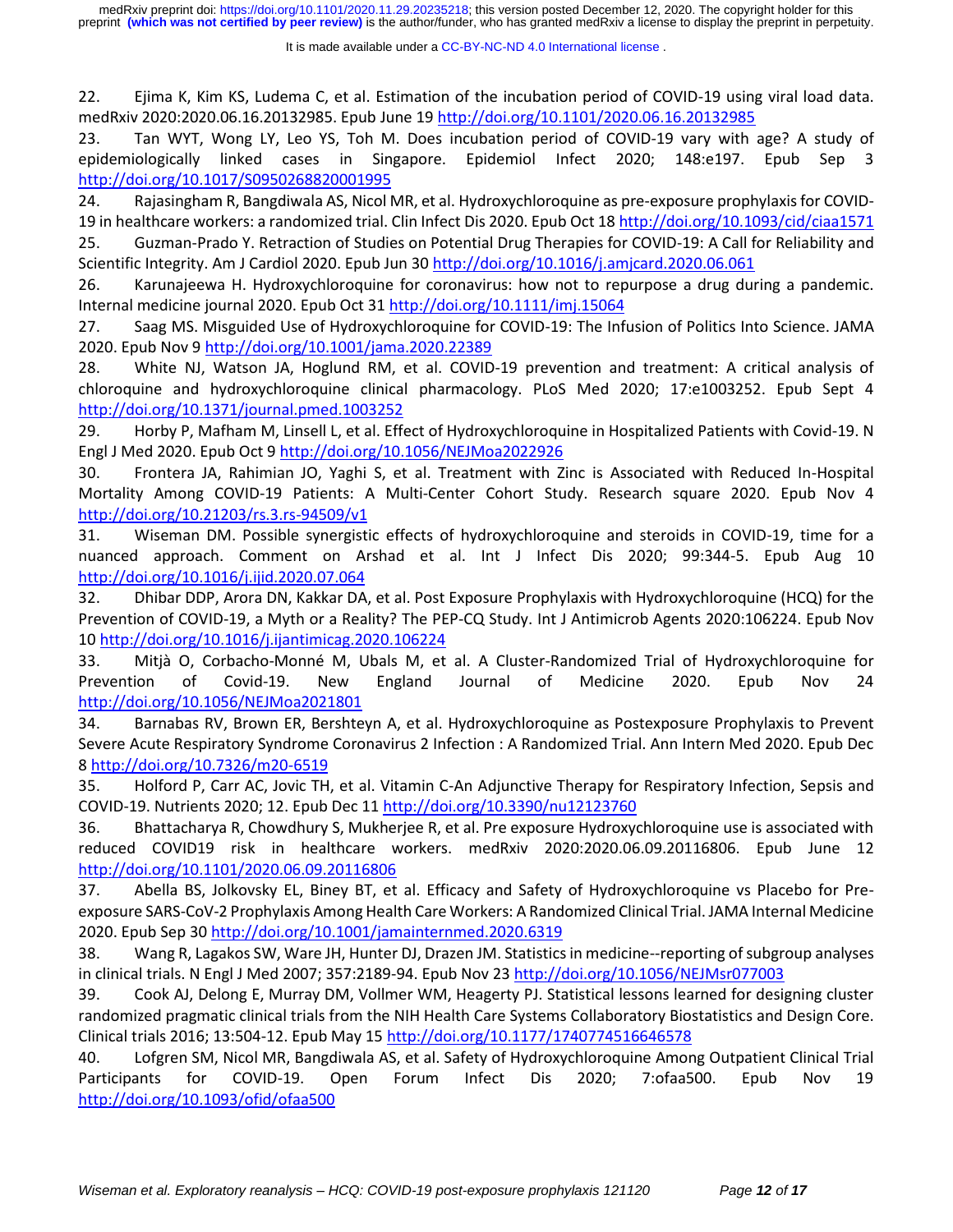It is made available under a [CC-BY-NC-ND 4.0 International license](http://creativecommons.org/licenses/by-nc-nd/4.0/) .

| <b>From</b><br>Hydroxychloroquine        |    |                |       |       | Placebo |       | 95% CI    | р     |              |        |
|------------------------------------------|----|----------------|-------|-------|---------|-------|-----------|-------|--------------|--------|
| Day                                      | To | <b>N</b> Total | %Pos  | n Pos | N Total | %Pos  | <b>RR</b> | Lower | <b>Upper</b> |        |
| 1                                        | 0  | 0              |       | 0     | 0       |       |           |       |              |        |
| $\mathbf{2}$                             | 2  | 32             | 6.3%  | 2     | 20      | 10.0% | 0.625     | 0.09  | 4.09         |        |
| 3                                        | 8  | 91             | 8.8%  | 14    | 92      | 15.2% | 0.58      | 0.25  | 1.31         |        |
| 4                                        | 10 | 85             | 11.8% | 20    | 106     | 18.9% | 0.62      | 0.31  | 1.26         |        |
| 5                                        | 17 | 123            | 13.8% | 14    | 119     | 11.8% | 1.17      | 0.61  | 2.28         |        |
| 6                                        | 7  | 62             | 11.3% | 8     | 62      | 12.9% | 0.88      | 0.34  | 2.27         |        |
| 7                                        | 5  | 20             | 25.0% | 0     | 8       | 0.0%  |           |       |              |        |
| Early prophylaxis 1-3 days post exposure |    |                |       |       |         |       |           |       |              |        |
| $>=2$ to $<=4$                           | 20 | 208            | 9.6%  | 36    | 218     | 16.5% | 0.58      | 0.35  | 0.97         | 0.0441 |
| Late prophylaxis 4-6 days post-exposure  |    |                |       |       |         |       |           |       |              |        |
| $> 4$ to $\leq 8$                        | 29 | 205            | 14.1% | 22    | 189     | 11.6% | 1.22      | 0.72  | 2.04         | 0.558  |
|                                          |    |                |       |       |         |       |           |       |              |        |

<span id="page-12-0"></span>*Table 1: Stratification of effect associated with hydroxychloroquine based on time from exposure to drug receipt (ITT population)*

The number (and percent) of subjects with a Covid-19 positive outcome are shown for each group along with the total number of subjects for that group, stratified by time from exposure to drug receipt. The Days shown are days on which study drug was received, with Day  $1 =$  day of reported high risk exposure.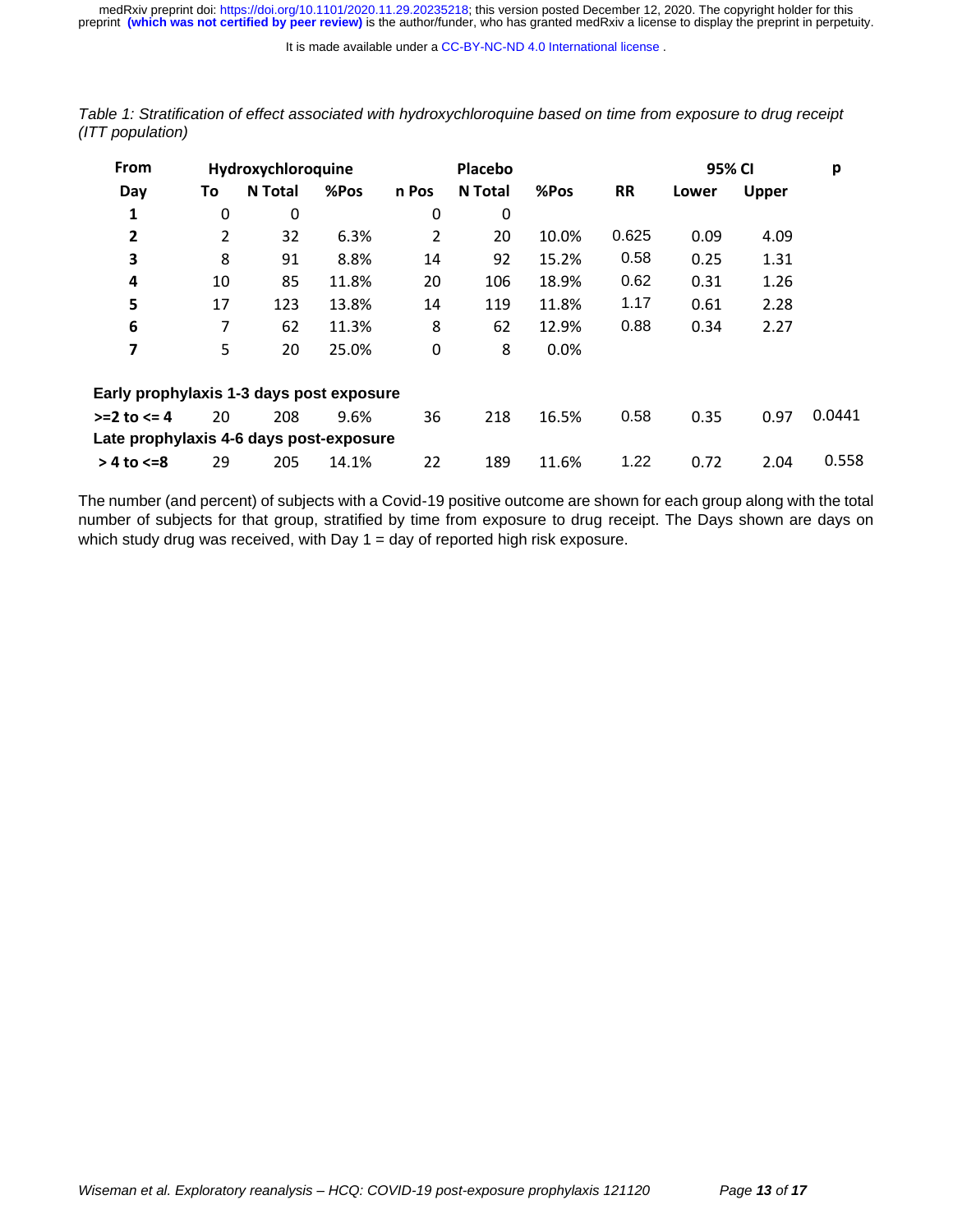# Table 2: Demographic and clinical characteristics, stratified into Early and Late Cohorts

The data for the original cohort recreates data from the original paper, for comparison and quality control purposes. Several variables have been added. The data are stratified into Early (1-3 days) and Late (4-6 days) post exposure prophylaxis cohorts.

(I/S/%) - Shown in parentheses are interquartile ranges (1<sup>st</sup> and 3<sup>rd</sup> quartile), or standard deviations where indicated. All other values within parentheses indicate the percent contribution to the cohort total. See Table S 1 for full list of demographic and clinical characteristics.

<span id="page-13-0"></span>

|                                                                                |                        |            |     |            | Late Cohort (4-6 days from      |                     |     |            |           |             |     |             |
|--------------------------------------------------------------------------------|------------------------|------------|-----|------------|---------------------------------|---------------------|-----|------------|-----------|-------------|-----|-------------|
|                                                                                | <b>Original Cohort</b> |            |     |            | Early (<= 3 days from exposure) |                     |     |            | exposure) |             |     |             |
| Characteristic                                                                 |                        | <b>HCQ</b> |     | Placebo    |                                 | <b>HCQ</b>          |     | Placebo    |           | <b>HCQ</b>  |     | Placebo     |
| n                                                                              | 414                    |            | 407 |            | 208                             |                     | 218 |            | 205       |             | 189 |             |
| Age                                                                            |                        | $(1/S/\%)$ |     | $(1/S/\%)$ |                                 | $(1/S/\%)$          |     | $(1/S/\%)$ |           | $(1/S/\%)$  |     | $(1/S/\%)$  |
| Median Age (IQR)                                                               | 41                     | $(33-51)$  | 40  | $(32-50)$  | 40                              | $(33-49)$           | 39  | $(32-49)$  | 42        | $(32-52)$   | 41  | $(33-51)$   |
| Median weight (kg)                                                             | 75                     | $(64-86)$  | 76  | $(64-91)$  | 75                              | $(64-89)$           | 77  | $(64-93)$  | 75        | $(63 - 84)$ | 74  | $(62 - 86)$ |
| Female sex                                                                     | 218                    | (52.7%)    | 206 | (50.6%)    | 102                             | $(49.0\%)$          | 106 | (48.6%)    | 116       | (56.6%)     | 100 | (52.9%)     |
| <b>Current Smoker</b>                                                          | 15                     | (3.6%)     | 12  | (2.9%      | 6                               | (2.9%)              | 9   | $(4.1\%)$  | 8         | (3.9%)      | 3   | (1.6%)      |
| Taking zinc                                                                    | 100                    | (24.2%)    | 85  | (20.9%)    | 47                              | (22.6%)<br>(32.7.0) | 46  | (21.1%)    | 53        | (25.9%)     | 39  | (20.6%)     |
| Taking Vitamin C                                                               | 140                    | (33.8%)    | 130 | (31.9%)    | 68                              | %)                  | 71  | (32.6%)    | 71        | (34.6%)     | 59  | (31.2%)     |
| <b>HCW</b> contact                                                             | 275                    | (66.4%)    | 270 | (66.3%)    | 147                             | (70.7%)<br>(26.08)  | 152 | (69.7%)    | 128       | (62.4%)     | 118 | (62.4%)     |
| Household contact                                                              | 125                    | (30.2%)    | 120 | (29.5%)    | 54                              | %)                  | 56  | (25.7%)    | 71        | (34.6%)     | 64  | (33.9%)     |
| High-risk exposure                                                             | 365                    | (88.2%)    | 354 | (87.0%)    | 186                             | (89.4%)             | 180 | (82.6%)    | 179       | (87.3%)     | 174 | (92.1%)     |
| No PPE worn                                                                    | 258                    | (62.3%)    | 237 | (58.2%)    | 126                             | (60.6%)             | 116 | (53.2%)    | 132       | (64.4%)     | 121 | (64.0%)     |
| Days from exposure to receipt of study drug (Day 1 = exposure. as %) of cohort |                        |            |     |            |                                 |                     |     |            |           |             |     |             |
| $\mathbf{1}$                                                                   | 0                      |            | 0   |            | 0                               |                     | 0   |            |           |             |     |             |
| 2                                                                              | 32                     | (7.7%)     | 20  | (4.9%      | 32                              | (15.4%)             | 20  | (9.2%)     |           |             |     |             |
| 3                                                                              | 91                     | (22.0%)    | 92  | (22.6%)    | 91                              | $(43.8\%)$          | 92  | (42.2%)    |           |             |     |             |
| 4                                                                              | 85                     | (20.6%)    | 106 | (26.0%)    | 85                              | (40.9%)             | 106 | (48.6%)    |           |             |     |             |
| 5                                                                              | 123                    | (29.8%)    | 119 | (29.2%)    |                                 |                     |     |            | 123       | $(60.0\%)$  | 119 | $(63.0\%)$  |
| 6                                                                              | 62                     | $(15.0\%)$ | 62  | (15.2%)    |                                 |                     |     |            | 62        | (30.2%)     | 62  | (32.8%)     |
| $\overline{7}$                                                                 | 20                     | (4.8%)     | 8   | $(2.0\%)$  |                                 |                     |     |            | 20        | (9.8% )     | 8   | (4.2%)      |
| Coexisting conditions/ Chronic health conditions (all that                     |                        |            |     |            |                                 |                     |     |            |           |             |     |             |
| apply)                                                                         |                        |            |     |            |                                 |                     |     |            |           |             |     |             |
| None                                                                           | 306                    | (73.9%)    | 290 | (71.3%)    | 159                             | (76.4%)             | 156 | (71.6%)    | 146       | (71.2%)     | 134 | (70.9%)     |
| High blood pressure                                                            | 51                     | (12.3%)    | 48  | (11.8%)    | 25                              | (12.0%)             | 28  | (12.8%)    | 26        | (12.7%)     | 20  | (10.6%)     |
| Asthma                                                                         | 31                     | (7.5%)     | 31  | (7.6%)     | 15                              | (7.2%)              | 15  | (6.9%)     | 16        | (7.8%)      | 16  | (8.5%)      |
| <b>Diabetes</b>                                                                | 12                     | (2.9%      | 16  | (3.9%)     | 6                               | (2.9%)              | 7   | (3.2%)     | 6         | (2.9%)      | 9   | (4.8%)      |

*Wiseman et al. Exploratory reanalysis – HCQ: COVID-19 post-exposure prophylaxis REV121120 Page 14 of 17*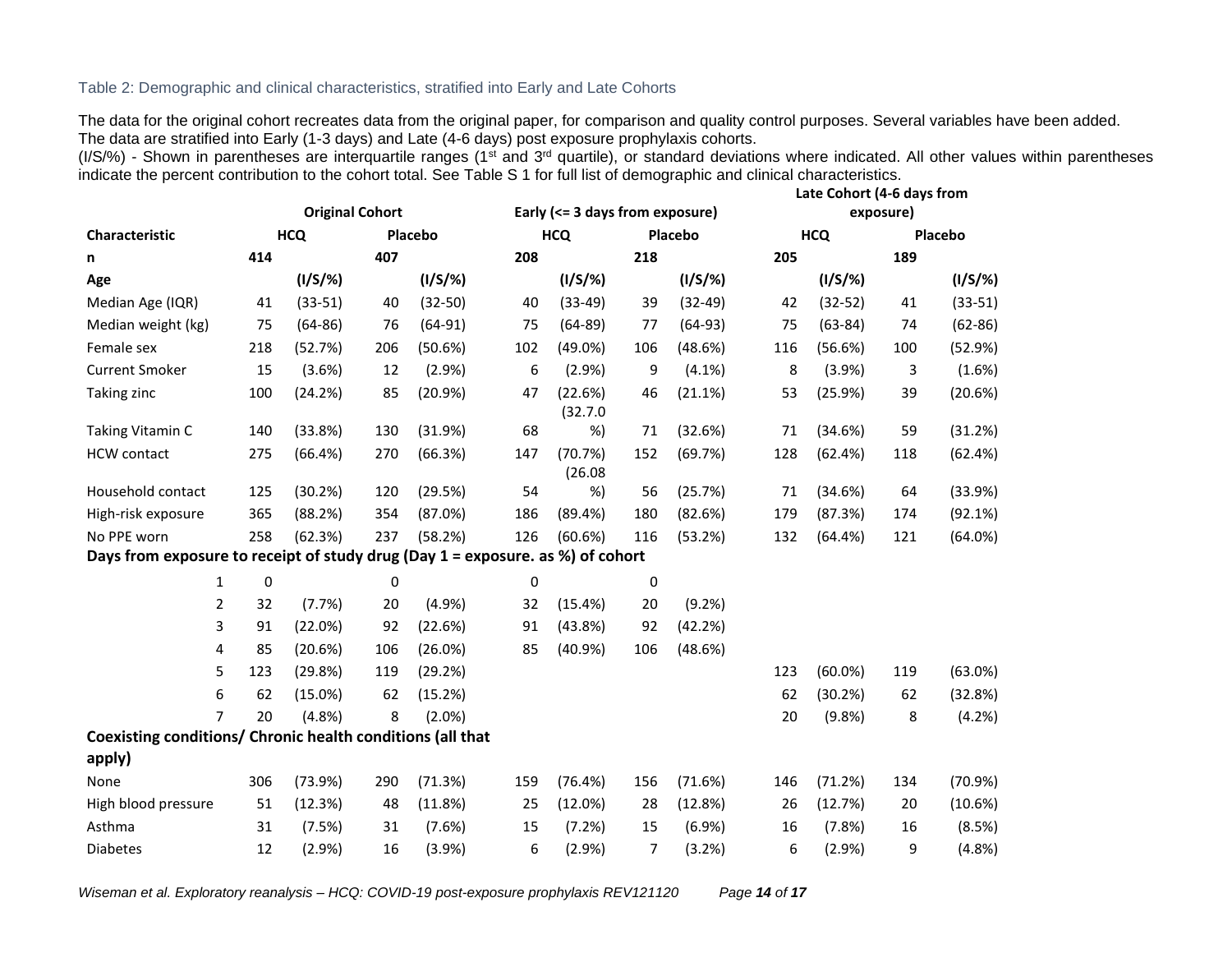Table 3: Stratification of effect associated with hydroxychloroquine by age based on time from exposure to drug receipt (ITT population)

| <b>Age Range</b>                         |             |       | Hydroxychloroquine |       |       | Placebo |       |           | 95% CI |              |        |  |
|------------------------------------------|-------------|-------|--------------------|-------|-------|---------|-------|-----------|--------|--------------|--------|--|
| From                                     | To          | n Pos | N Total            | %Pos  | n Pos | N Total | %Pos  | <b>RR</b> | Lower  | <b>Upper</b> | р      |  |
| Early prophylaxis 1-3 days post exposure |             |       |                    |       |       |         |       |           |        |              |        |  |
| $>18$                                    | $\leq$ = 45 | 14    | 140                | 10.0% | 28    | 150     | 18.7% | 0.54      | 0.29   | 0.97         | 0.0448 |  |
| $>45$                                    | $\leq$ =90  | 6     | 68                 | 8.8%  | 8     | 68      | 11.8% | 0.75      | 0.27   | 2.05         | 0.7799 |  |
| Late prophylaxis 4-6 days post-exposure  |             |       |                    |       |       |         |       |           |        |              |        |  |
| $>18$                                    | $\leq$ = 45 | 18    | 124                | 14.5% | 17    | 120     | 14.2% | 1.02      | 0.55   | 1.89         | 1      |  |
| >45                                      | $\leq$ =90  | 11    | 81                 | 13.6% | 5     | 69      | 7.2%  | 1.87      | 0.68   | 5.13         | 0.2901 |  |

The number (and percent) of subjects with a Covid-19 positive outcome are shown for each group along with the total number of subjects for that group, stratified by time from exposure to drug receipt. The elapsed time range in days is shown for Early and Late cohorts.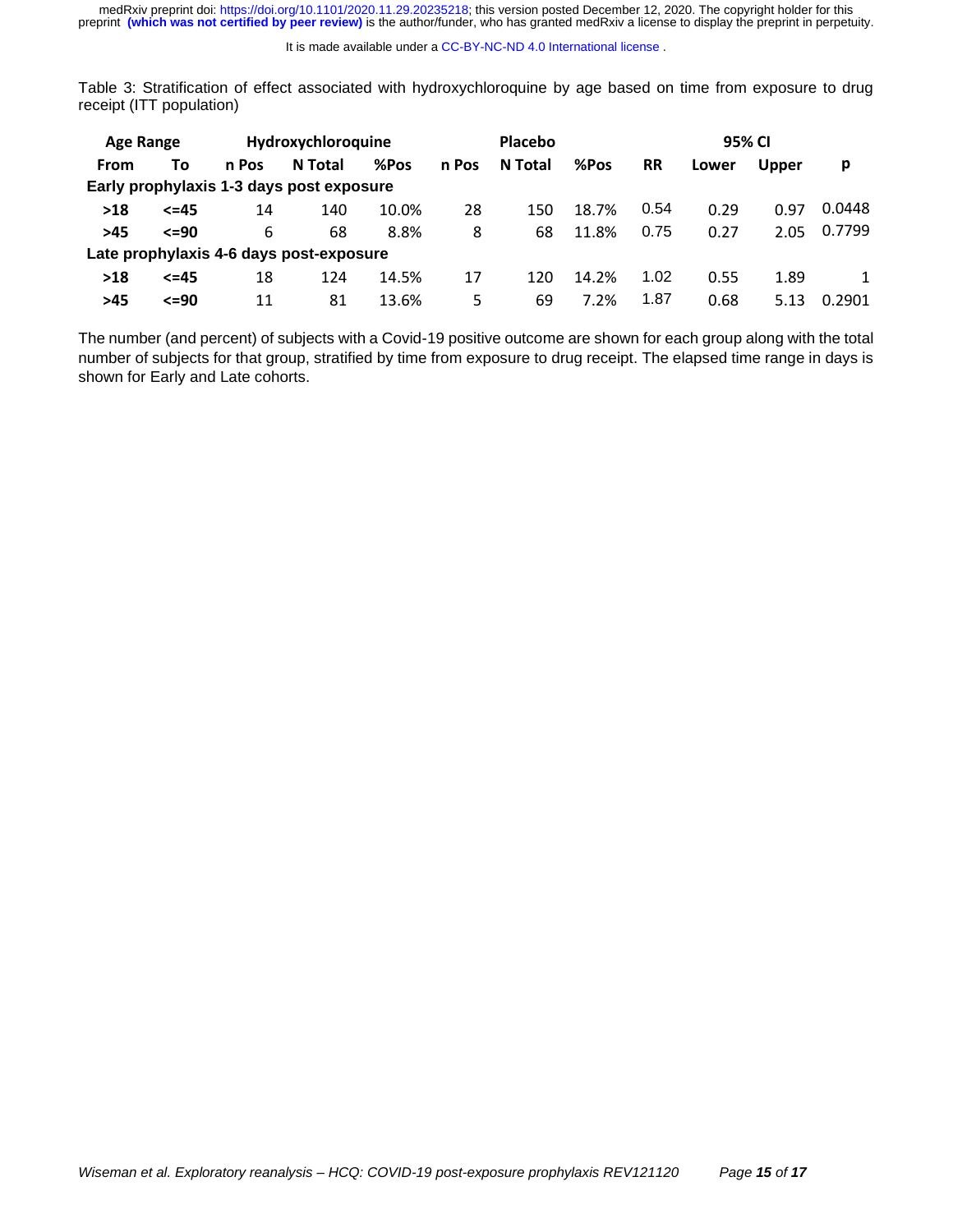medRxiv preprint doi: [https://doi.org/10.1101/2020.11.29.20235218;](https://doi.org/10.1101/2020.11.29.20235218) this version posted December 12, 2020. The copyright holder for this<br>preprint (which was not certified by peer review) is the author/funder, who has grante

<span id="page-15-0"></span>Table 4: Stratification of effect associated with hydroxychloroquine by exposure type based on time from exposure to drug receipt (ITT population)

|                                          |       | Hydroxychloroquine |       |       | Placebo |       |           |               |       |            |       |
|------------------------------------------|-------|--------------------|-------|-------|---------|-------|-----------|---------------|-------|------------|-------|
| <b>Exposure type</b>                     | n Pos | N Total            | %Pos  | n Pos | N Total | %Pos  | <b>RR</b> | <b>CI Low</b> | CI Up | <b>NNT</b> | D     |
| Household                                | 18    | 125                | 14.4  | 25    | 120     | 20.8  | 0.69      | 0.4           | 1.2   | 15.5       | 0.24  |
| <b>HCW</b>                               | 31    | 275                | 11.3  | 33    | 270     | 12.2  | 0.92      | 0.58          | 1.46  | 105        | 0.791 |
| Early prophylaxis 1-3 days post exposure |       |                    |       |       |         |       |           |               |       |            |       |
| Household                                | 5     | 54                 | 9.3%  | 15    | 56      | 26.8% | 0.35      | 0.13          | 0.89  | 5.71       | 0.025 |
| <b>HCW</b>                               | 15    | 147                | 10.2% | 21    | 152     | 13.8% | 0.74      | 0.40          | 1.38  | 27.2       | 0.377 |
| Late prophylaxis 4-6 days post-exposure  |       |                    |       |       |         |       |           |               |       |            |       |
| Household                                | 13    | 71                 | 18.3% | 10    | 64      | 15.6% | 1.17      | 0.55          | 2.49  |            | 0.891 |
| <b>HCW</b>                               | 16    | 128                | 12.5% | 12    | 118     | 10.2% | 1.23      | 0.61          | 2.49  |            | 0.689 |

The number (and percent) of subjects with a Covid-19 positive outcome are shown for each group along with the total number of subjects for that group, stratified by time from exposure to drug receipt. The elapsed time range in days is shown for Early and Late cohorts.

It is made available under a [CC-BY-NC-ND 4.0 International license](http://creativecommons.org/licenses/by-nc-nd/4.0/) .